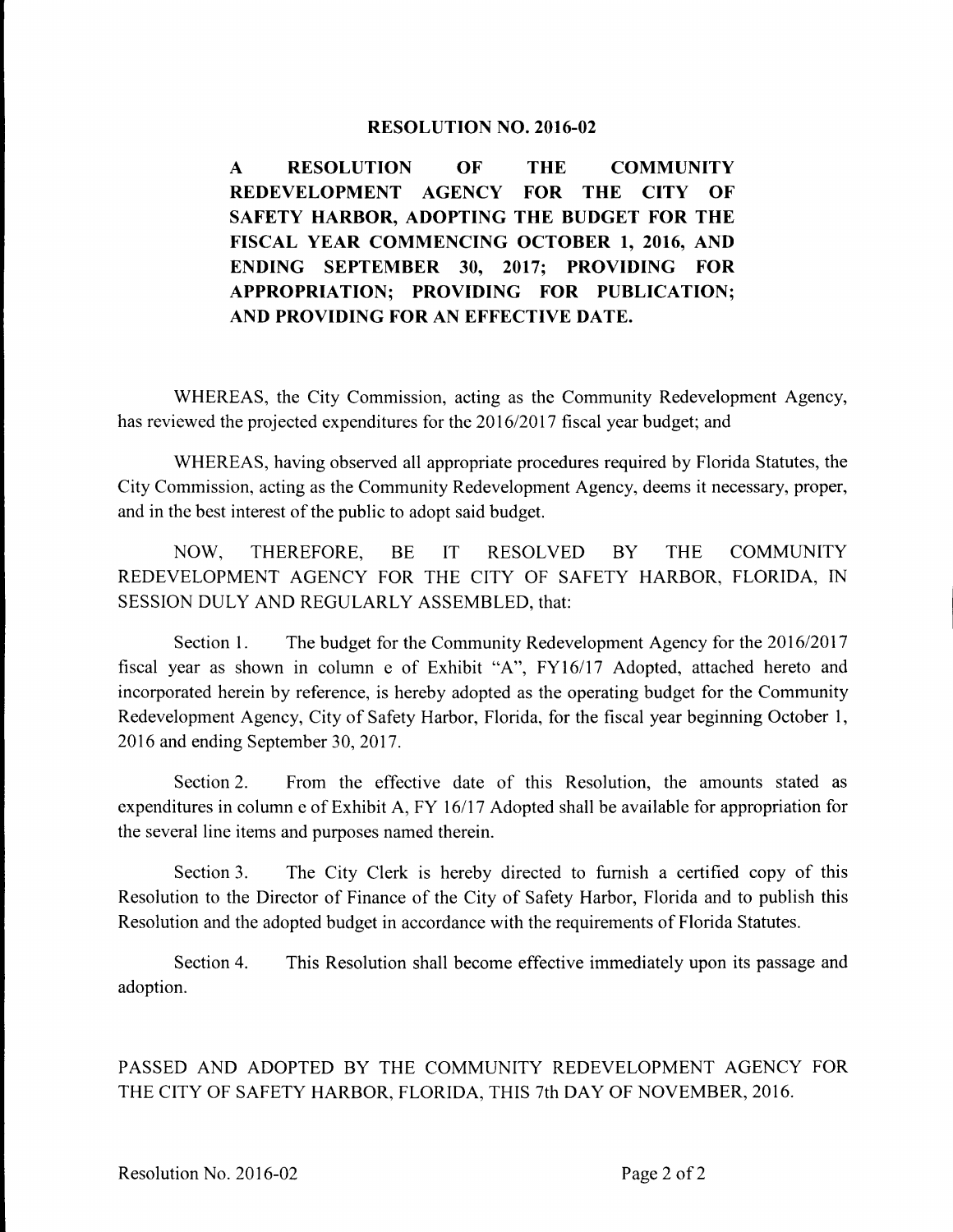Mayor-Commissioner

 $\tilde{\mathscr{C}}$  $\overline{\mathbf{z}}$ 

Vice Mayor-Commissioner

Arv Comphissioner

Commissioner

x, Commissioner

ATTEST:

City Clerk